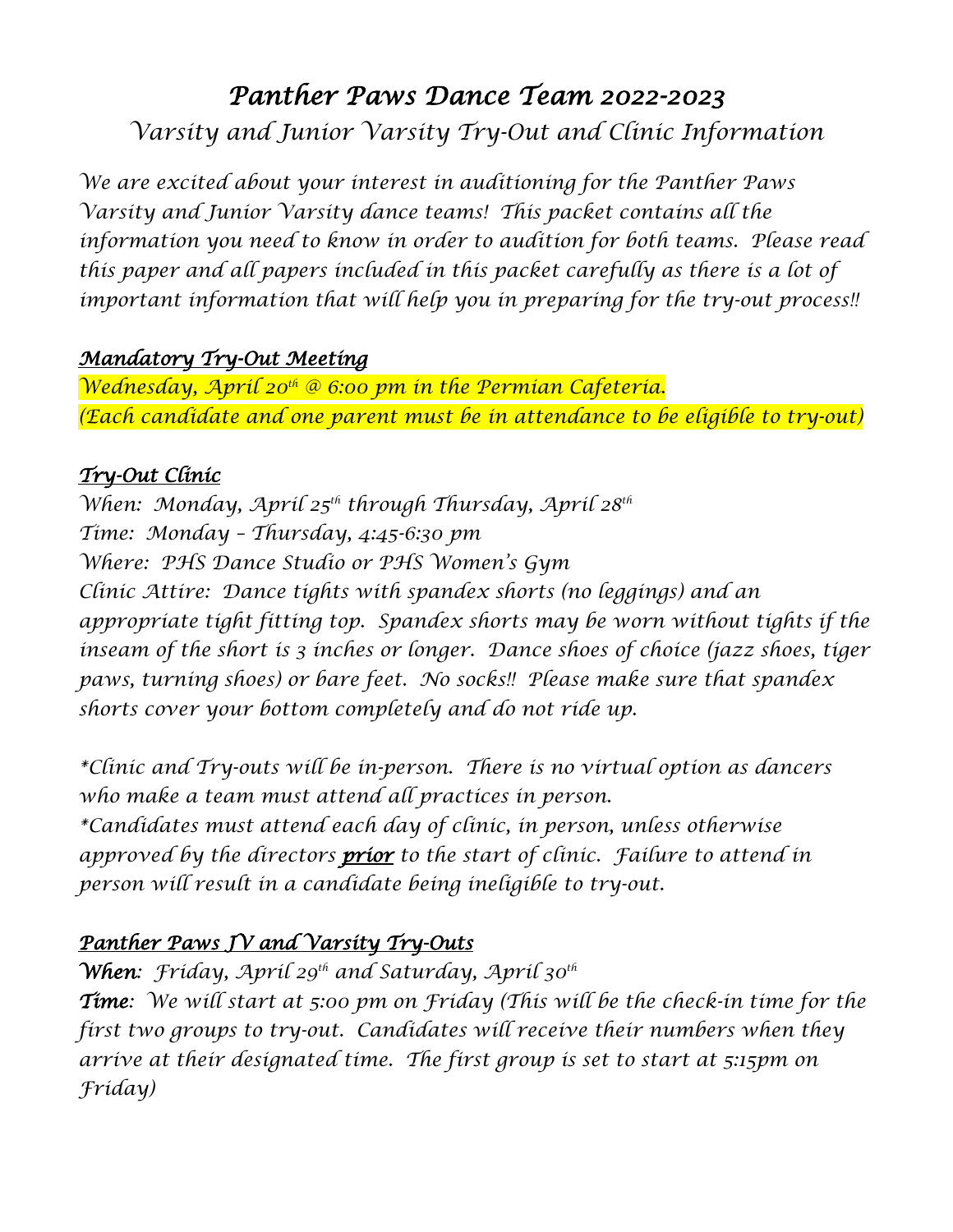*We will start at 8:00am on Saturday (This will be the report time for all groups)* 

*Attire: Candidates are to wear all black! Black spandex shorts, a tight fitting all black tank (must have a black sports bra underneath) or a tight fitting all black, cap sleeve t-shirt, and jazz shoes, dance paws or bare feet. NO socks are allowed in try-outs! Shorts need to completely cover your bottom and not ride up when you are dancing. You may wear dance tights with your spandex and should wear tights if your shorts are shorter than a 3 inch in-seam.* 

#### *Try-Out Process:*

*The try-out will take place over a two day period. By doing this, we are able to shorten the process, give our candidates trying out two separate chances to impress the judges and give the judges two different opportunities to evaluate each candidate.* 

*The first part of the try-outs will be on Friday and candidates will perform material learned during clinic at this time. The second part of the try-outs will be on Saturday, in which the candidates will learn two different dance combinations on the spot and then perform those combinations "audition style"*  in front of the judges. They will also improv for the judges at this time.

*During the clinics, each candidate will be learning one dance with a kick sequence and the required technical skill sequences. They will show all of this to the judges on Friday and may be asked to show them again on Saturday. We will further explain this process at the try-out meeting.* 

*We will be offering an on-line video that will teach the required technical skill sequences. This includes the turn and leap sequences they must show to the judges. We will teach the dance at the clinics only but we will allow candidates to video for reference at home. You will receive information on where to find the video once you have turned in your papers at the tryout meeting and the \$15 application fee.* 

#### *Forms Due at Mandatory Meeting*

*This year, the try-out application will be online and must be filled out prior to the try-out meeting. Due at the meeting, will be the student's headshot, report card, and any forms given at the meeting. We will also be collecting a \$15 application fee for try-outs which will be used to pay for our judges. Failure to*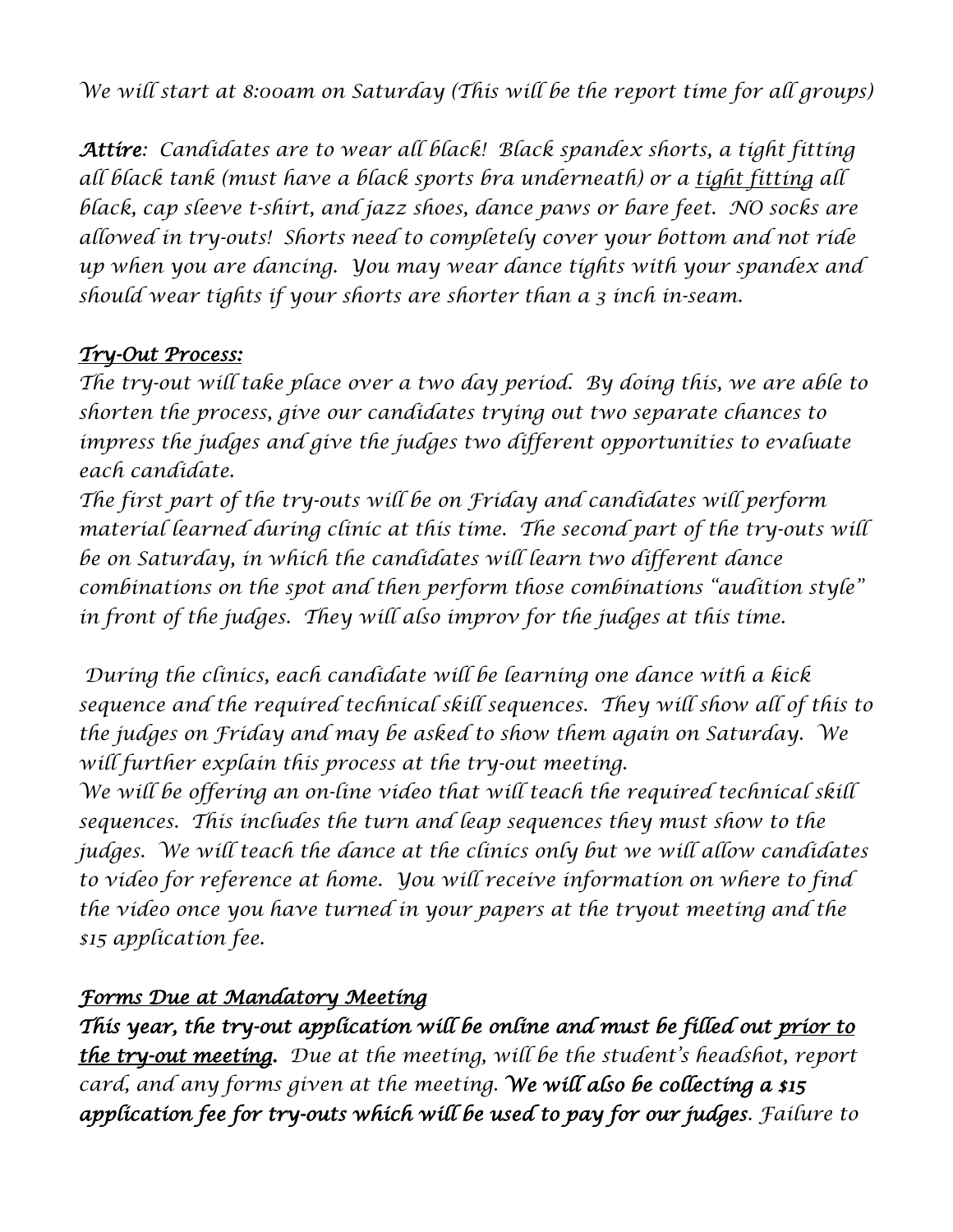turn in the following forms at the beginning of the meeting will result in a *candidate being ineligible to participate in the try-out clinic or possibly try-out for either team:*

- *Application (google form) will check for this at the meeting*
- *Picture (headshot, please no selfies)*
- *\$15 Application Fee*
- *Copy of 5th six-weeks report card* 
	- o *You must bring a copy of your report card from the 5th six week grading period to the try-out meeting. In order to try-out, you must be eligible which means you must have passed all classes (Pre AP and AP classes do not count toward eligibility). Report cards can be printed through your den or can be printed off of parent portal.*

*The following forms are due on the date specified:* 

- *Constitution Contract (Due at the start of clinic Monday, April 25<sup>th</sup> or turn in at the end of the try-out meeting)*
- *5 Teacher Evaluations (Due by Wednesday, April 27th)* 
	- o *You are required to have five teacher evaluations however, these forms are not due until the Wednesday prior to try-out. If we do not have five evaluations then you will receive a score of "0" for each missing evaluation. This can greatly impact your overall score so please make sure you get these done. Please have teacher's scan the OR code in this packet to access the teacher evaluation.*

## *NOTE: Failure to turn in forms on time will result in a 1 point deduction off a candidate's final overall score. (per form)*

## *Announcement of Teams*

*We will announce the 2022-2023 teams on the Panther Paw website on Saturday, April 30th. Simply go to [www.permianpantherpaws.com](http://www.permianpantherpaws.com/) and the lists for each team will be on the website. We do not have a specific time for posting but will send out a message in the try-out band when we have posted.* 

*All new team members will need to report to the PHS dance studio on Monday, May 2nd at 4:45 pm. This will be a time for the girls to get to meet one another and spend some time together, in-person. Immediately following the team time,*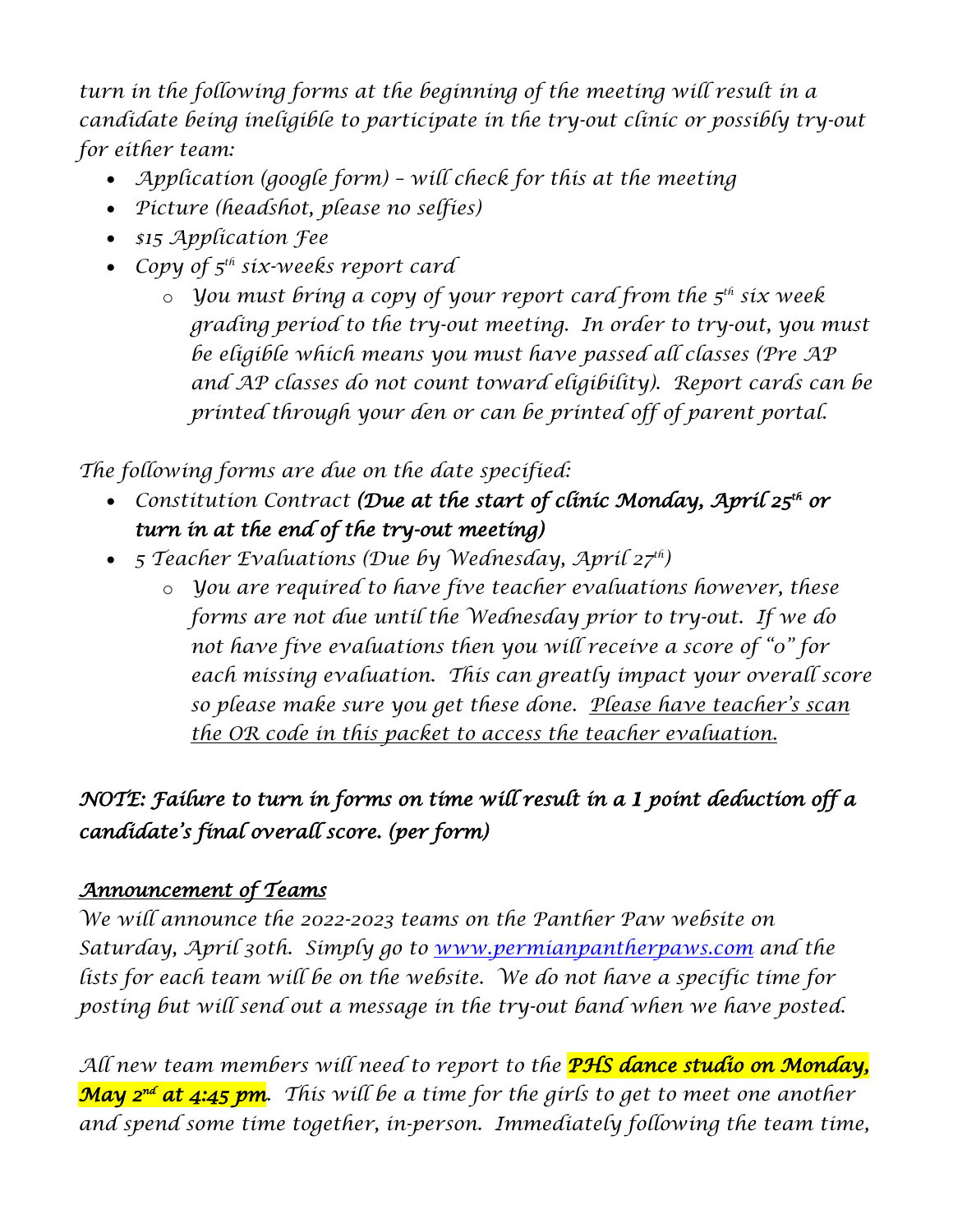we will have a new team reception/meeting the same day (Monday, May 2nd) *beginning at 6:00pm in the Permian Cafeteria. Every dancer and one parent must be in attendance for this in-person meeting. Failure to attend the meeting or team time will result in that dancer forfeiting her spot on the team. During this meeting we will be going over the constitution in detail as well as informing you of other important information. Each team member must pay a \$300 deposit so that we can begin ordering uniforms for the year. This must be paid at the meeting or your dancer will be moved to an alternate status and no uniforms will be ordered at our uniform fitting.*

## *New Team Expectation for remainder of 2021-2022 school year*

*All new team members will be required to attend the following practices to begin preparation for the 2022-2023 school year. Practices are mandatory unless otherwise approved by the directors prior to the beginning of the try-out clinic. Failure to approve absences prior to try-outs will result in an unexcused absence and constitution rules will apply. Dancers are expected to make accommodations to attend all practices.* 

*Practices will begin promptly at 4:30pm and end at 6:00pm each day. These practices will be essential in preparing new team members to master their summer contracts and prepare for next year's football season!! Those coming from Junior Highs will need to get here as quickly as possible but should be able to make it by 4:30pm.* 

#### *Junior Varsity*

*Thursday, 5/5 (4:30-6:00pm) Wednesday, 5/11 (4:30-6:00pm) Monday, 5/16 (4:30-6:00pm) Wednesday 5/18 (4:30-6:00pm)*

## *Varsity*

*Tuesday, 5/3 (4:30-6:00pm) Monday, 5/9 (4:30-6:00pm) Tuesday, 5/10 (4:30-6:00pm) Tuesday, 5/17 (4:30-6:00pm) Thursday, 5/19 (4:30-6:00pm)*

## *We will have uniform fittings for both teams on Wednesday, May 4th.*

*Varsity will have their fitting from 4-5:30 pm JV will have their fitting from 5:30-7:00pm. This is the only day for the fitting so it is absolutely necessary for everyone to be in attendance.*